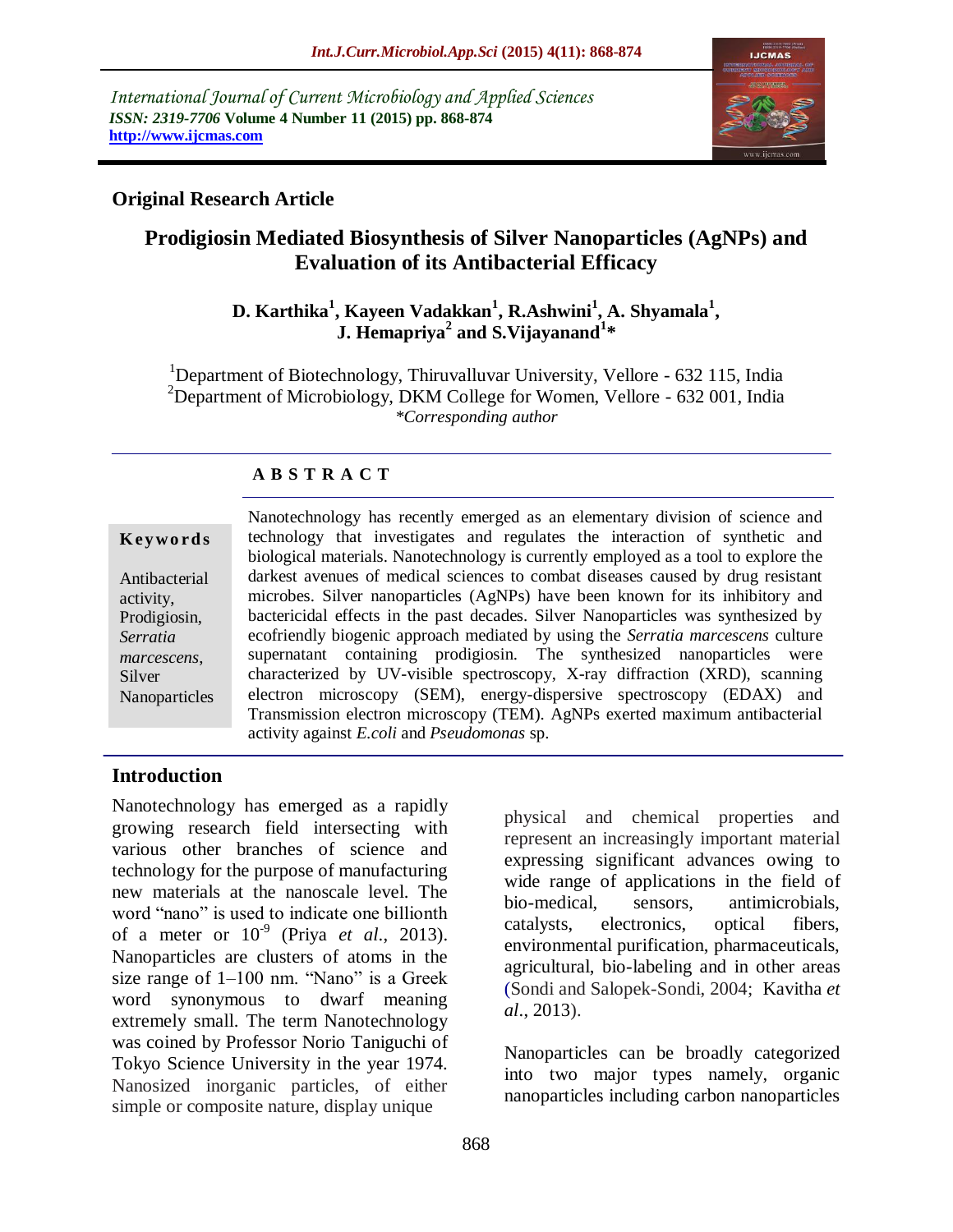(fullerness), inorganic nanoparticles including magnetic nanoparticles, noble metal nanoparticles (like gold and silver) and semi-conductor nanoparticles (like titanium dioxide and zinc oxide). There is a growing interest in inorganic nanoparticles i.e. of noble metal nanoparticles like gold and silver as they provide superior material properties with functional versatility and stability (Vadlapudi and Kaladhar, 2014). Methods employed for the synthesis of nanoparticles are broadly classified under two processes such as "Top-down" process and "Bottom-up" process. Top-down approach: Bulk material is broken down into particles at nanoscale with various lithographic techniques e.g.: grinding, milling etc. Bottom-up approach: Atoms self-assemble to new nuclei which grow into a particle of nanoscale (Kavitha *et al*., 2013).

Microbial drug resistance has emerged as a global health concern, as microbes acquire resistance by changing their metabolic activities and genetic structure. Nanotechnology is expected to open some new aspects to fight and prevent diseases using atomic scale tailoring of materials (Afreen *et al*., 2011). Nanotechnology is currently employed as a tool to explore the darkest avenues of medical sciences to combat diseases caused by drug resistant microbes (Singh *et al*., 2014). Silver nanoparticles (AgNPs) have been known for its inhibitory and bactericidal effects in the past decades (Cho *et al*., 2005). Antibacterial activity of AgNPs can be applied in biomedical applications such as reduction of infections on the burn treatment, for the treatment of various infectious diseases, prevention of bacterial colonization on catheters and elimination of microorganisms on textile fabrics as well as disinfection in water treatment (Yuranova *et al*., 2003; Chou *et al*., 2005; Shameli *et al*.,

2012; Singh *et al*., 2014). The present study focuses on the biosynthesis, characterization and antibacterial activity of silver nanoparticles (AgNPs) produced in the presence of prodigiosin.

## **Materials and Method**

## **Chemicals Used**

 $AgNO<sub>3</sub>$  (99.98%) used as a silver precursor was procured from Sigma Aldrich Chemicals, Bangalore, India. All the solutions were freshly prepared using double distilled water and kept in the dark to avoid any photochemical reactions. All the glasswares used in experimental procedures were cleaned in a fresh solution of  $HNO<sub>3</sub>/HCl$  (3:1, v/v), washed thoroughly with double distilled water and dried before use.

## **Bacterial Strain Used**

The bacterial strain used in this study was isolated from fish pickle and fish sauce samples procured from the local markets. Based on the morphological, cultural, biochemical characteristics and 16 s rDNA sequencing, the red pigmented (prodigiosin) bacterial isolate was identified as *Serratia marcescens*. The pure cultures of *Serratia marcescens* were maintained on nutrient agar slants at 4°C.

## **Purification of Prodigiosin**

The red pigmented bacterial stain *Serratia marcescens* was grown in nutrient broth containing (yeast extract, sodium chloride and peptone) and incubated at 37°C for three days. Following three days of incubation, cells were harvested by centrifugation at 8000 rpm for 10 mins. Then the pellet was washed with sterile distilled water and centrifuged at 8000 rpm for 10 mins. 2 ml of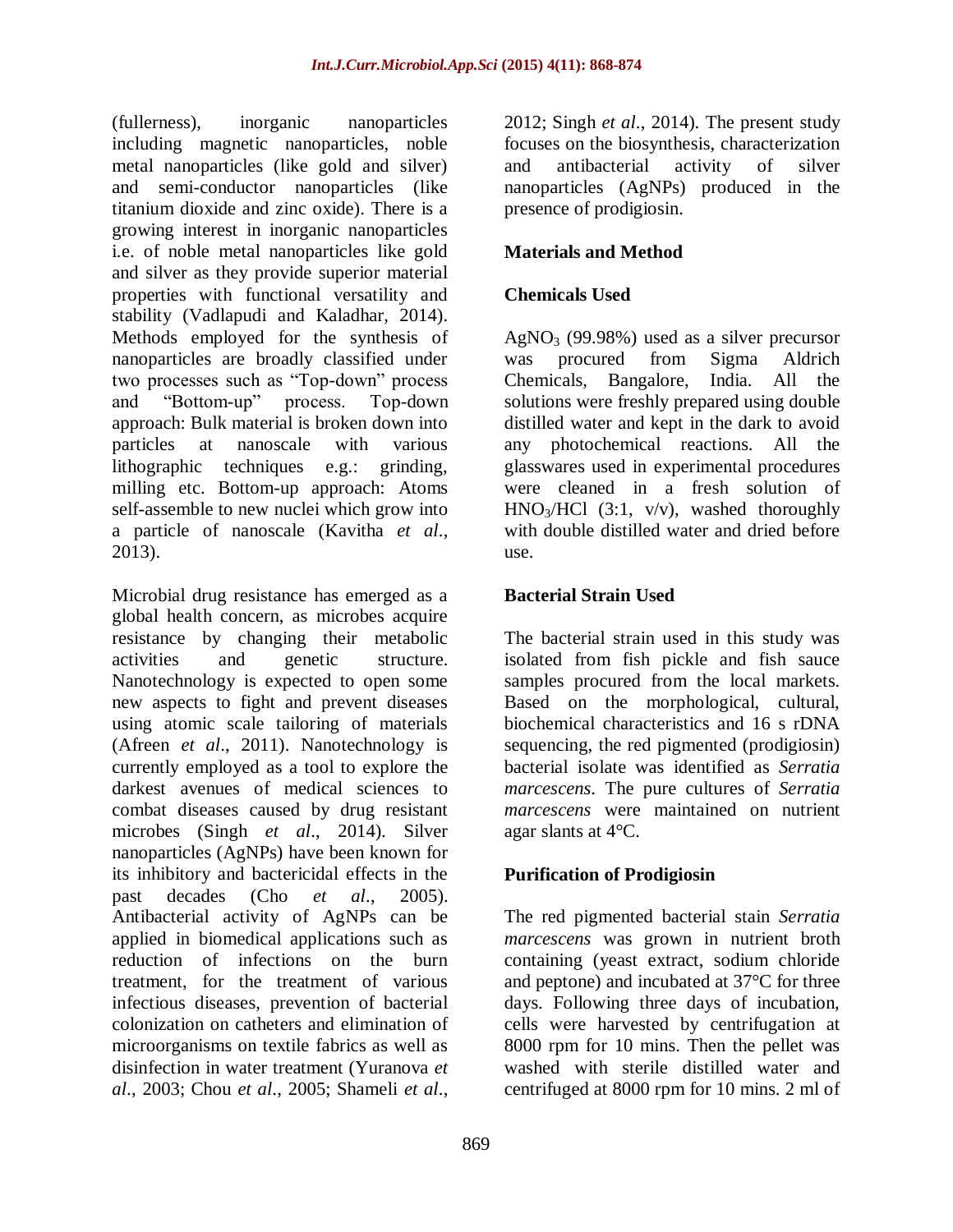methanol was added to the pellet and centrifuged at 8000 rpm for 10 mins. The supernatant was collected and stored as the source of prodigiosin for further studies.

### **Prodigiosin Mediated Silver Nanoparticle Preparation**

Silver nanoparticles were synthesized by using the *Serratia marcescens* culture supernatant containing prodigiosin. Equal volume of culture supernatant and 0.1  $AgNO<sub>3</sub>$  solution was mixed and incubated in a water bath at 60 °C until color change was observed (pink to black color).The solution containing silver nanoparticles were separated and concentrated by repeated washing and centrifugation at 10,000 rpm for 15 mins. The final suspension was dried and nanoparticle obtained was used for further experimental studies.

## **Characterization Techniques**

The prepared Ag-NPs were characterized by using the ultraviolet–visible spectroscopy, X–ray diffraction (XRD), scanning and transmission electron microscopy (SEM & TEM). The Ag nanoparticles were characterized in a Shimadzu UV-VIS Spectrophotometer. The scanning range for the samples was 300-800 nm. The double distilled water used as a blank reference. The purified and dried pellet of synthesized Ag NPs was subjected to X-ray diffraction (XRD) analysis. The XRD patterns were recorded at a scan speed of  $2^{\circ}$  min<sup>-1</sup>. Meanwhile, the structures of the produced Ag-NPs were examined using Shimadzu PXRD–6000, powder X–ray diffraction. The particle size and morphology of the Ag NPs were examined using Scanning electron microscopic observations. The size of the NPs was confirmed by using TEM analysis (Transmission electron microscopy – Hitachi H-7100) using an accelerating voltage of 120 kV and methanol as solvent

#### **Antibacterial Activity of Silver Nanoparticles**

The antibacterial effect of Ag-NPs was examined by disc diffusion method against *Staphylococcus* sp*, E.coli* and *Pseudomonas*  sp. collected from lab stock. Muller Hinton agar was prepared and poured onto the sterile petriplates. After solidification, 2 wells were cut (for test and control) and each culture was swabbed individually on the respective plates. The synthesized AgNPs nanoparticles were diluted with distilled water (15μg/ml) and placed onto each wells and incubated for 24 hours. Following incubation the zone of inhibition against nanoparticle were observed and measured.

### **Results and Discussion**

## **Synthesis of AgNPs**

Green synthesis of silver nanoparticles was carried out by using the culture supernatant of *Serratia marcescens* containing prodigiosin. On mixing prodigiosin with silver nitrate solution (1mM), a change in the color from pale yellow to dark brown was observed. Similar results were also reported by many researchers (Krishnaraj *et al*., 2010; Jayaseelan *et al*., 2011; Singh *et al*., 2014). The brown color confirms the reduction of  $Ag^+$  which indicates the formation of Ag nanoparticles.

### **Characterization of Ag Nanoparticles**

## **UV–VIS Spectral Analysis**

UV–Vis spectroscopy is one of the most significant tools to characterize the metal nanoparticles. The absorption behavior arises due to surface Plasmon resonance (SPR), which originates from coherent oscillations of electrons in the conduction band of nanoparticles induced by the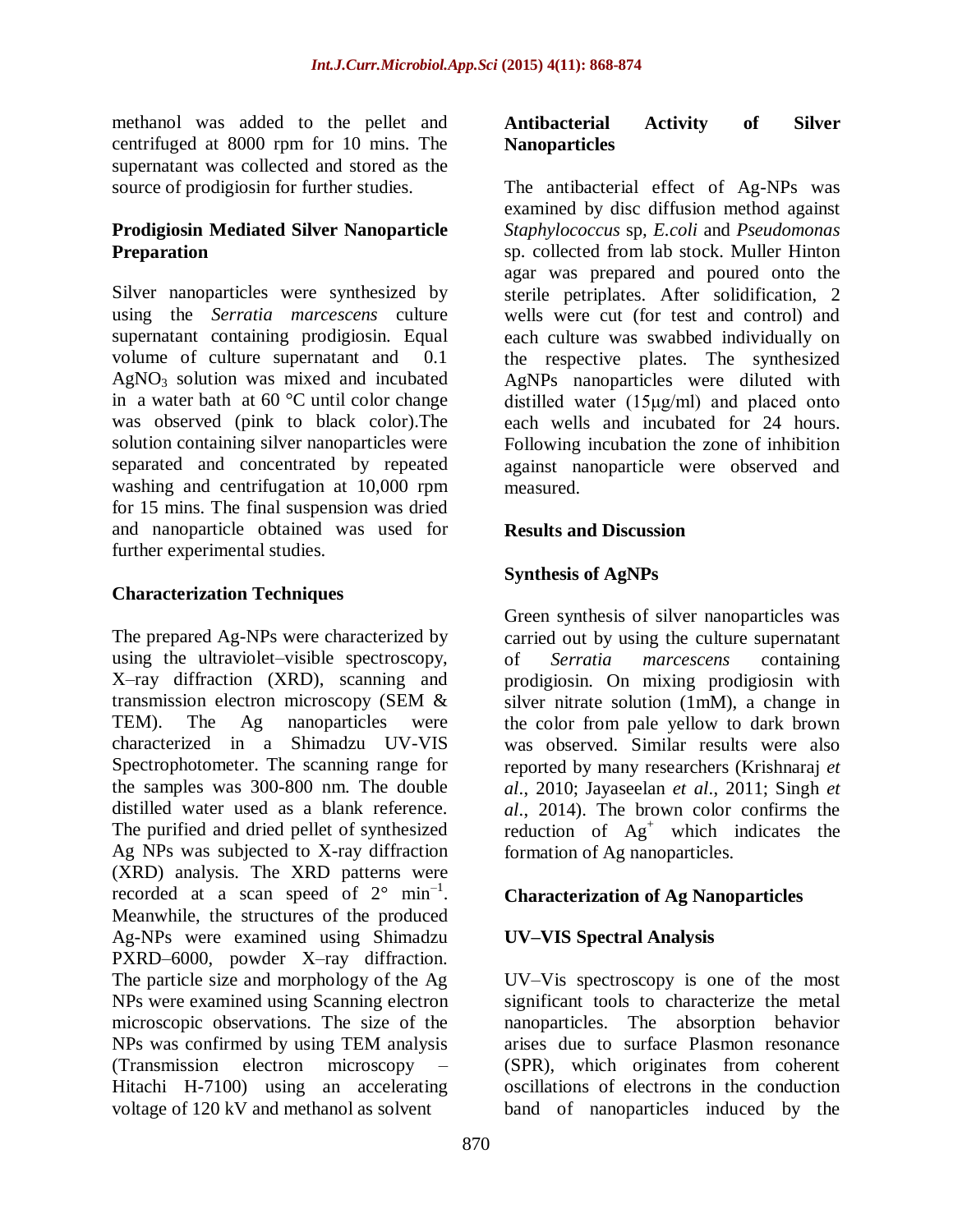electromagnetic field. The SPR phenomenon arises when nanoparticles are irradiated with visible light, because of the collective oscillations of the conduction electrons (Anandh *et al*., 2014). In our results peak specific for the synthesis of silver nanoparticles was obtained at 400-425 nm by UV Visible spectroscope in the form of a sharp peak (Fig 1). It is well known that colloidal silver nanoparticles exhibit absorption at the wavelength from 390 to 420 nm due to Mie scattering (Singh *et al*., 2014)*.*

### **X-ray Diffraction Analysis**

X-ray diffraction is a very important method to characterize the structure of crystalline material and used for the lattice parameters analysis of single crystals, or the phase, texture or even stress analysis of samples. The crystal structure of the AgNPs was analyzed by X-ray diffractometer. The formation of silver nanoparticles synthesized using the culture supernatant of *Serratia marcescens* containing prodigiosin was supported by X-ray diffraction measurements. X-ray diffractogram of the

synthesized AgNPs showed distinct diffraction peaks at 27.42°, 31.75°, 45.50°, 53.91°, 58.49°, 60.20°, 75.33° and 76.61° indexed to the planes 110, 111, 211 and 220 (Fig 2).

### **SEM and EDAX Analysis**

The SEM images of silver nanoparticles nanoparticles obtained with the culture supernatant of *Serratia marcescens* containing prodigiosin is shown in the Fig 3. The formation of silver nanoparticles as well as their morphological dimensions in the SEM study demonstrated that the average size was from 25.9 nm - 34.8 nm with interparticle distance, whereas the shapes were uniformed spherical and ellipsoidal. Analysis through EDAX confirmed the presence of strong silver signal along with other elements, which might have originated from the biomolecules that are bound to the surface of nanosilver particles (Fig 4). Similar results were reported with the silver nanoparticles synthesized with the leaf and stem extracts of *Paederia foetida* and *Tinospora cordifolia* respectively (Lavanya *et al*., 2013; Singh *et al*., 2014)*.*

**Fig 1** UV–VIS Spectral Analysis of AgNPs Synthesized using Prodigiosin

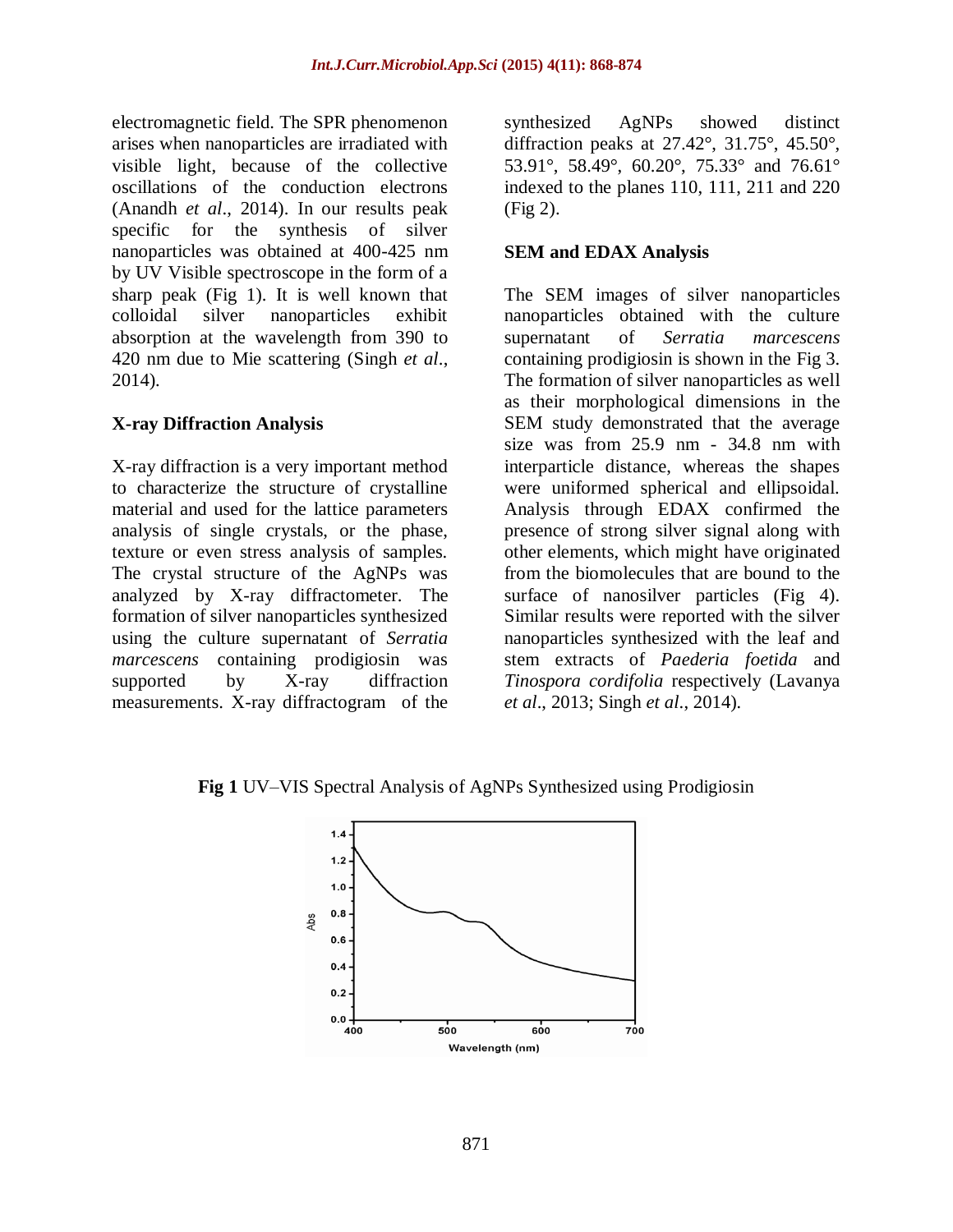**Fig.2** XRD Analysis of AgNPs Synthesized using Prodigiosin



**Fig.3** SEM Images of AgNPs Synthesized using Prodigiosin



**Fig.4** EDAX Analysis of AgNPs Synthesized using Prodigiosin

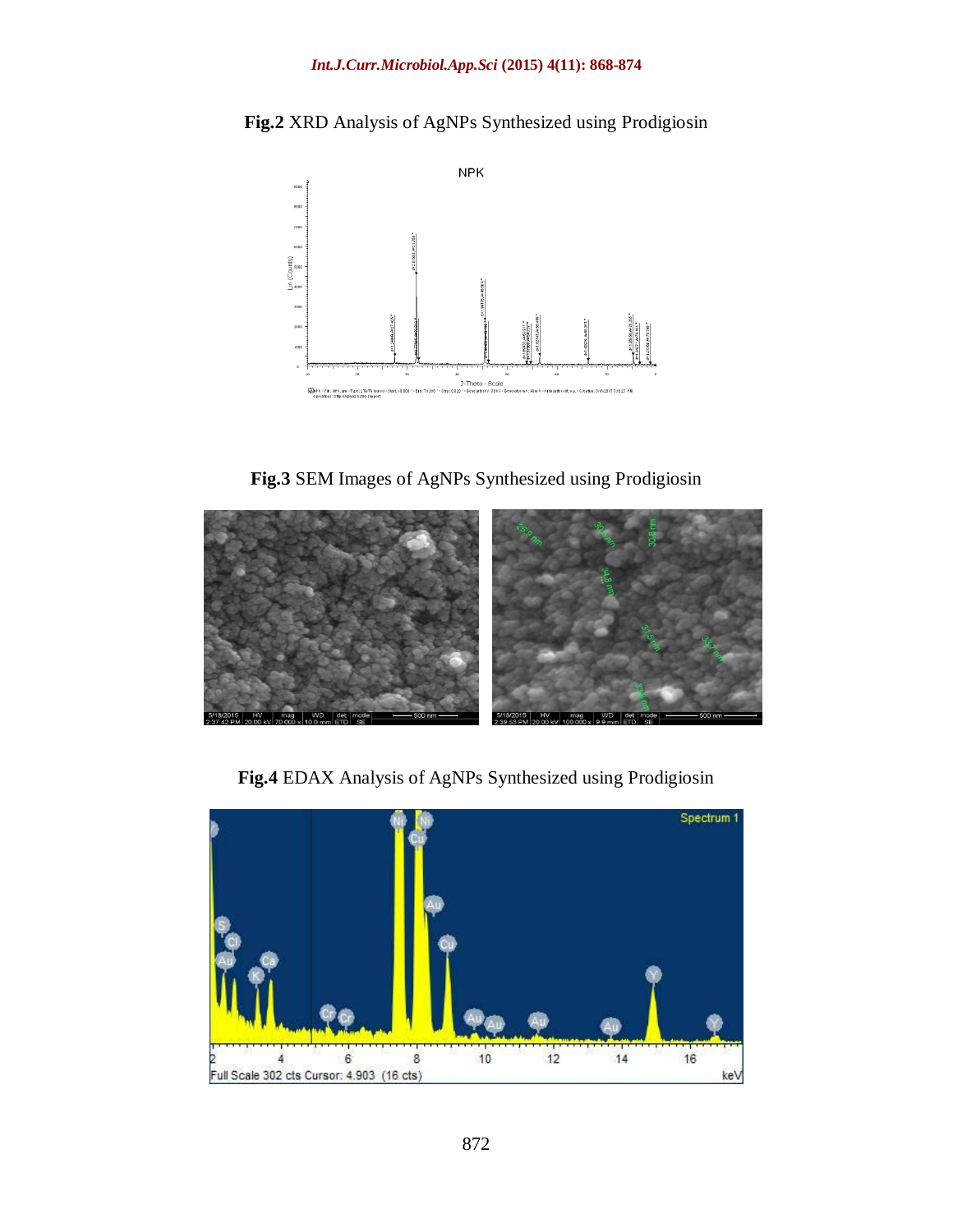

**Fig.5** TEM Images of AgNPs Synthesized using Prodigiosin

### **Transmission Electron Microscopy**

The TEM images and their size distributions of silver nanoparticles obtained with the culture supernatant of *Serratia marcescens* containing prodigiosin is shown in Fig 5. From the images it is evident that the morphology of AgNPs are nearly spherical and some non-spherical in nature having particle size less than 100 nm. Silver nanoparticles synthesized with the stem extract of *Tinospora cordifolia* was reported to be  $36 \pm 9$  nm (Singh *et al.*, 2014). It is known that spherical as well as nonspherical (triangle or hexagonal) nanoparticles exhibits better physical properties, if they are produced in small size, as the antibacterial properties of silver nanoparticles are size dependent.

#### **Antibacterial Activity of Silver Nanoparticles**

AgNPs synthesized using prodigiosin exerted maximum antibacterial activity against *E.coli* and *Pseudomonas* sp. Silver ions have long been known to exert strong inhibitory and bactericidal effects as well as to possess a broad spectrum of antimicrobial activities (Berger *et al*., 1996). Silver ions cause the release of  $K_{+}$  ions from bacteria; thus, the bacterial plasma or cytoplasmic membrane, which is associated with many

important enzymes and DNA, is an important target site of silver ions (Kim *et al*., 2011). Because of their size, Ag-NPs can easily reach the nuclear content of bacteria and they present the large and impressive surface area; thus, the contacts with bacteria were the greatest. The antibacterial activity of silver nanoparticles synthesized by chemical means showed equal antibacterial activity against *S.typhimuium* (Gram -ve) and *S. aureus* (Gram +ve) (Shameli *et al*., 2012).

## **Reference**

- Afreen, V. Rathod and E. Ranganath. (2011). Synthesis of monodispersed silver nanoparticles by *Rhizopus stolonifer* and its antibacterial activity against MDR strains of *Pseudomonas aeruginosa* from burnt patients. International Journal of Environmental Sciences. 1: 1583-1592.
- Anandh, B., A. Muthuvel and M. Emayavaramban. (2014). Bio synthesis and characterization of silver nanoparticles using *Lagenaria siceraria* leaf extract and their antibacterial activity. Int. Letters of Chemistry, Physics and Astronomy. 19(1): 35-45.
- Berger, T. J., J. A. Spadaro, S. E. Chapin, and R. O. Becker. (1996). Electrically